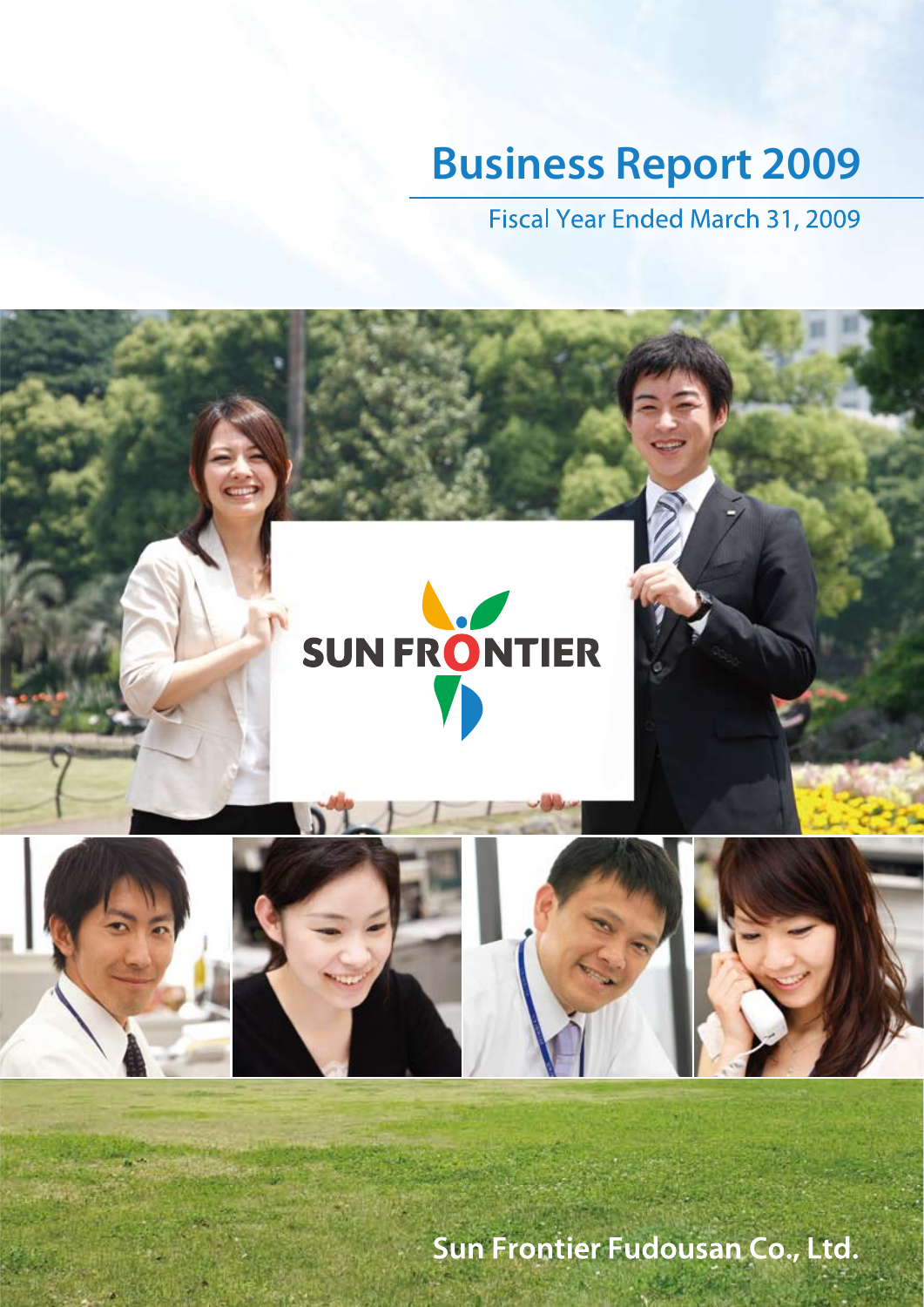### **Top Interview**

### Striving to revitalize real estate business through resource conservation and fostering an environmental recycling-oriented society

Bolstering our strength while retaining our core fundamentals

Aim to be the new frontier through developing existing business and creating new one

Tomoaki Horiguchi, President & Chief Executive Officer



Review of this fiscal year (ended March 2009)



The earnings for this fiscal year were very tough due to the rapid deterioration in the financial markets. **Could you begin by giving us your overview of this term?**



**I would like first to express my sincere apology for the substantial loss recorded.**

In this fiscal year, we suffered a severe loss. Based on sales of  $\frac{426,870}{2}$ million (down 44.2% from the previous fiscal year), leading to an operating loss of ¥17,090 million, an ordinary loss of ¥17,794 million, and a net loss of \17,666 million for this fiscal year. Accordingly, we decided to forgo a dividend for this term. I proffer a sincere apology to all shareholders for not preventing these problems and causing such concern.

The main factors behind these massive losses were the losses incurred upon the sale of properties for replanning business and valuation losses on inventories. This is entirely my responsibility as president. The replanning business was our core business, from which nearly 90% of sales for the previous fiscal year (ended March 2008) were derived. It was our breadwinner producing considerable profits. While our earnings soared, we may not have exercised sufficient caution and may have misestimated the conditions. We purchased properties with tight margins relying on short-term borrowings. Although we were managing projects, as soon as the economic environment changed, potential buyers in the real estate market held back to see how things developed and our sell-off plan was delayed. Despite that, we tried to dispose of them as repayment of the short-term borrowings was impending, but funding to purchase properties was not being made available to potential buyers in the market, resulting in a further drop in market value, thus perpetuating a downward spiral. As we tried to expand our business too quickly, we underestimated the economic perspective and business risks, and placed a disproportionate emphasis on our replanning business that exceeded acceptable risks.

### **What sort of action did you take when the economic environment rapidly changed?**



**I promoted a thorough streamlining of our balance sheet and severe cost cutting.**

While the economic climate rapidly deteriorated, our priority from January 2008 was "survival rather than growth." We immediately set about implementing significant cost cutting and streamlining of our balance sheet by reducing our inventories and interest-bearing debts. In order to reduce our inventories, we actively promoted sales activities in full expectation of substantial losses at the time of sale. As a result, we were able to sell o properties as planned despite the extremely sluggish real estate market, and reduced our inventories by 56.9% compared to the previous fiscal year. In the same manner, interest-bearing debts were cut by 29.9% compared to the previous term. We have also been trying to stabilize our finances by shifting short-term borrowings to long-term borrowings with the support and understanding of the relevant financial institutions. In order to cut costs, we thoroughly minimized expenses by listing up all costs to be cut without exception based on three pillars, namely general expenses, construction, and purchase costs. We have been promoting significant cost cuts by taking heed of our employees' wisdom while enjoying the challenge of creating a system better able to cope with economic turbulence.

For next fiscal year (ending March 2010)



**Would you describe the management strategy for next term and the current real estate market status?**



**Although we have survived the worst period, there is no predicting the future.**

As regards the state of the current real estate market, there are some promising signs, such as recovering demand for residential properties, but everything remains in the balance.

Through this financial crisis, I have become keenly aware that services whose sales may evaporate to zero depending on the economic environment must not form our core. We felt a desperate need to establish a well-balanced sales structure without focusing on rapid growth, enhancing a stable profit base and establishing a system which are not easily affected by economic upheavals.

In order to achieve this, "bolstering our strength while retaining our core fundamentals," the following three points are required for management strategies. 1, Strengthening the fee-based businesses and building leasing business (rent income) as stable profits. 2, Lowering the break-even point by continuously working to cut costs. 3, Strengthening and promoting real estate revitalization.



### **What signicance do you place on the strengthening of fee-based businesses?**



**Strengthening of our fee-based businesses, which has**  constant demand, bolsters our stable profit stream.

We have particular experience handling small and mid-sized buildings in Tokyo' s downtown areas, such as Ginza, Nihonbashi and Kanda, and business districts near major terminal stations, such as Shinjuku, Shibuya and Yokohama.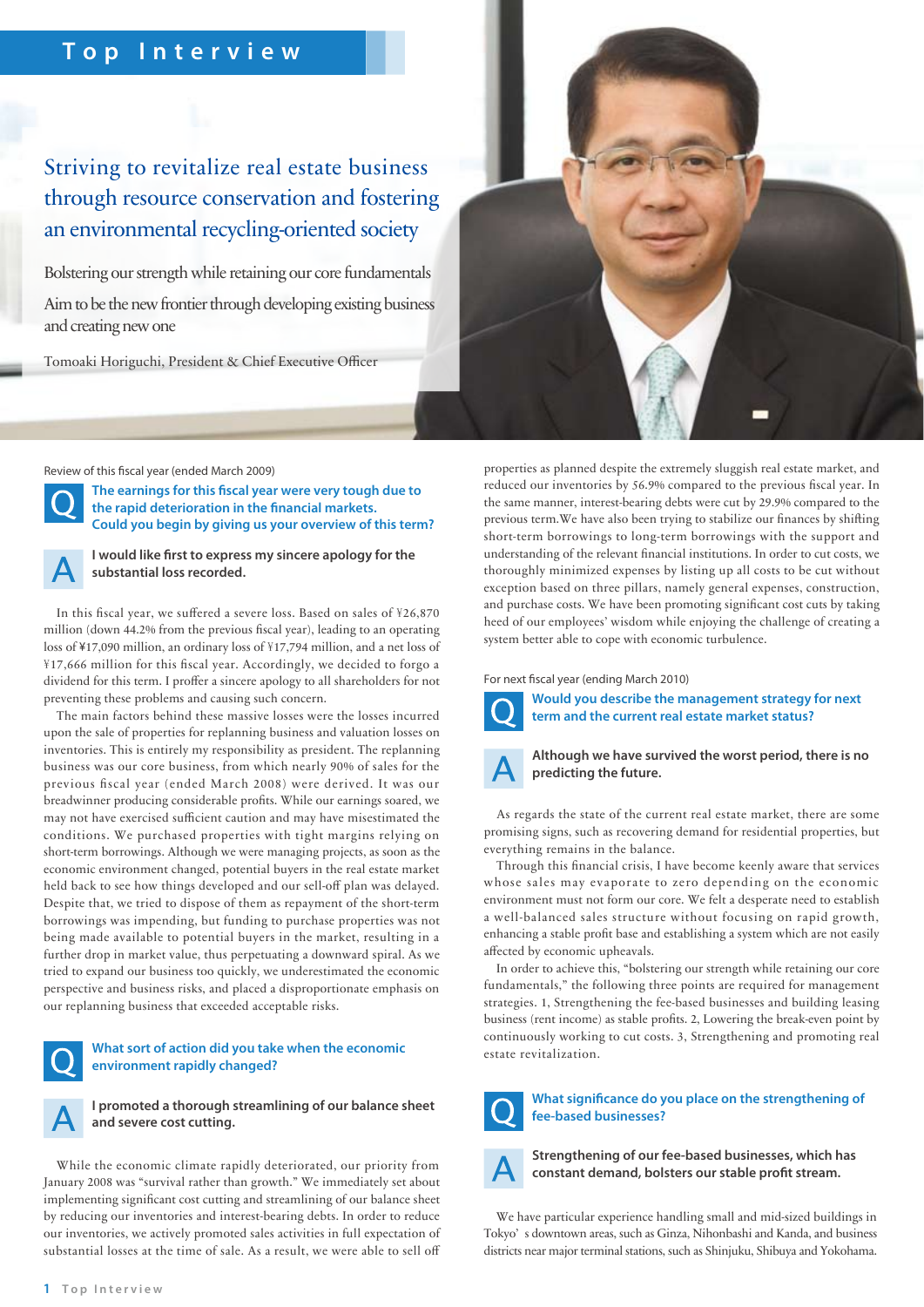### **Top Interview**

Brokerage for office leasing and property management, etc. may seem like unrefined and unexciting businesses, but its downstream businesses in the real estate mean that they are not easily affected by the economic environment, and constant demand can be expected. Strengthening such fee-based businesses increases stable profitability and reinforces our operating foundation.

In order to do that, we reviewed our allocation of personnel and increased the number of sales staff on the brokerage and property management sides to about 100. In March 2009, we set up a dedicated team for lease brokerages involving about twenty employees in total for Minato ward and the Yaesu area to ensure efficient cover for the business districts in central Tokyo. We intend to further strengthen the advantages and to improve locally adhered customer satisfaction levels by providing leasing and sales brokerage, property management, leasing guarantee and replanning businesses based on the solid customer base that we have accumulated.



#### **How would you describe the future as far as real estate revitalization is concerned?**

**Under the concept of "reuse," we will contribute to the establishment of an environmental recycling-oriented society.**

Until now, the real estate business has been primarily concerned with development and new construction as the star in a society based on mass production and consumption. However, we believe that real estate revitalization, through the employment of innovative ideas to make effective use of existing resources rather than simply knocking down old buildings and building new ones, has the potential to become a common theme worldwide as we focus more on global environmental issues, including resource conservation.We aim to develop further with the

The explanation offered by President Horiguchi is summarized in the following charts.

### **1** Management strategy for next fiscal year **2 2 2**

**Strengthening fee-based businesses**

Strengthening of personnel to reinforce the leasing sales team.

Specializing in small and mid-sized office buildings in central Tokyo.

Further expansion of customer base through community-based activities.

**Thorough implementation of cost cuts**

Target of reducing costs by ¥1 billion compared to the previous fiscal year. Increasing in-house operation by improving

Derive satisfaction in cost cutting by utilizing our own wisdom and innovative ideas.

each individual' s skills.

### **New real estate revitalization service**

Contributing to the establishment of an environmental recycling-oriented society through reuse of resources.

Maximizing the value of revitalized properties. Fully examining business risks and avoiding the temptation to grow more quickly than we can manage. placing of important value for the thought of "MOTTAINAI" (things too good to throw away), bearing in mind the reuse of resources under this concept. Specifically, we will adopt and materialize our customers' needs and regional characteristics that have been acquired through the fee-based businesses into the revitalization business, and revitalize the real estate which is more environmentally friendly and energy efficient while conserving resources.We provide it to many customers with high occupancy rate, or conduct environment-conscious management. In other words, we believe all our businesses, such as replanning, brokerage and property management must maintain a sense of social justice to contribute to the establishment of an environmental recycling-oriented society under the concept of reuse.



#### **Lastly, what sort of messages you would like to give to the shareholders?**

We aim to establish a steady profit base under the theme **of balancing "caution against positiveness."**

I apologize for the loss of valuable assets held for our shareholders under trust. However, I also believe that "every crisis affords a hidden opportunity." We will continue to push forward with various reforms and build a steady profit base under the theme of balancing "caution against positiveness" for the next year. Our employees are full of energy and enthusiasm even under these circumstances, and I too am full of vigor. We aim to improve our earnings by accurately evaluating the market and timing, proactively taking on challenges at the appropriate time to provide useful and satisfactory services to our customers. I am certain we will emerge a greater company after weathering this storm. We appreciate your continued support.



**Strengthening our leasing brokerage operations focused on downtown in central Tokyo and major terminal station areas**



**3 Point**

**Adopting and materializing customer needs that have be en acquired through fee-based businesses into the revitalization business**

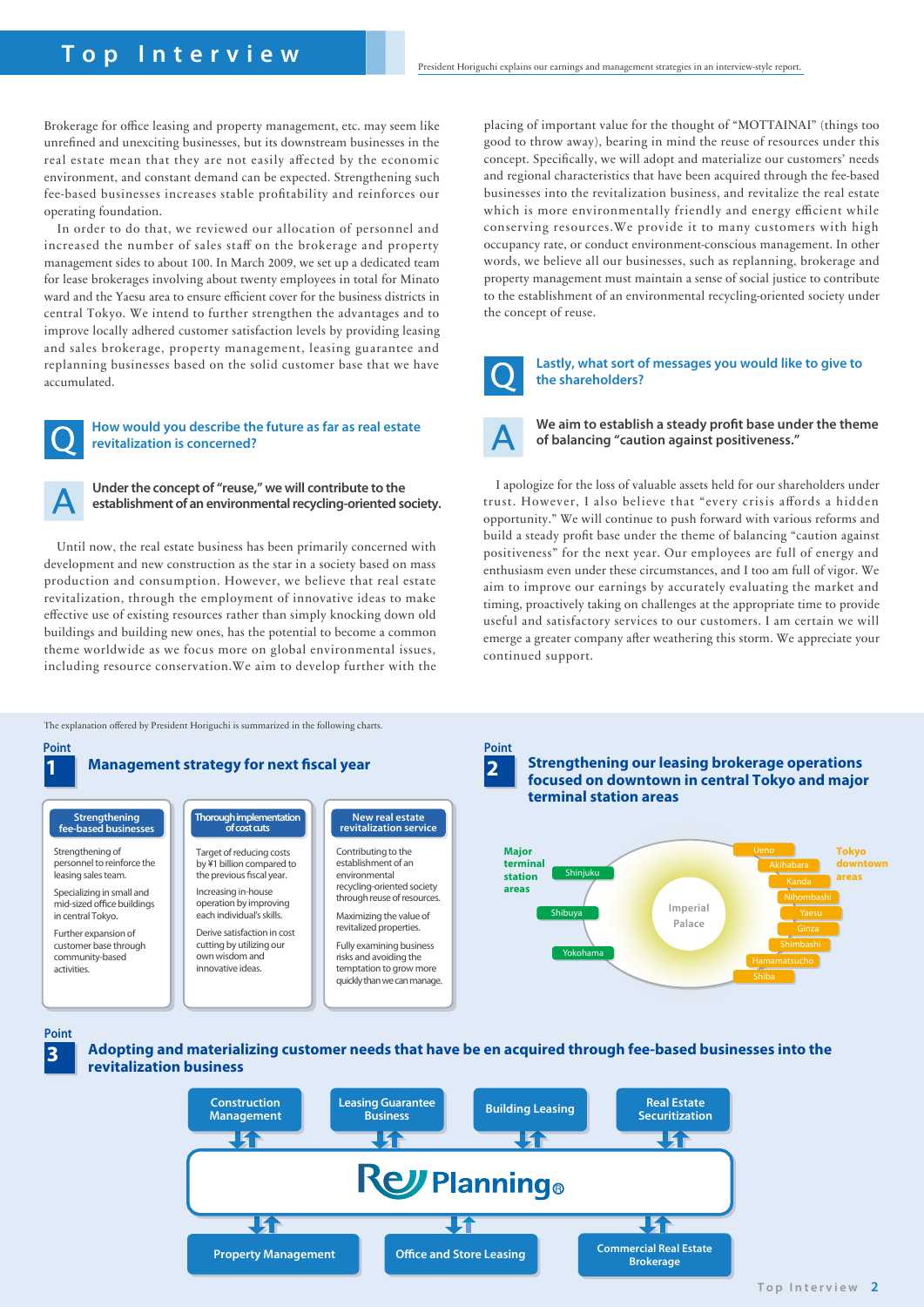#### **Replanning Business**

The replanning business is a real estate revitalization business involving the purchase of used office buildings whose occupancy rate for leasing of these has been reduced by age, etc., then the bolstering of their value through refurbishment and securing new tenants, etc. The property is then sold.

The replanning business for this fiscal year (ended March 2009) suffered a great reduction of sales in a sudden downturn in the real estate market due to the global financial crisis, and experienced a massive loss of confidence caused by posting of the valuation loss on inventories, etc. However, we were able to improve our financial stability by proactively promoting the sale of inventory properties even under these tough market conditions, and managed to significantly reduce our interest-bearing debt. As a result, thirty properties were sold during the term totaling sales of \£23,932 million, and incurring a gross loss of \£15,838 million.

For the next fiscal year (ending March 2010), we are steadily promoting the commercialization of properties that are under construction to quickly increase profits. At the same time, we shall focus on small and mid-sized properties whose liquidity is relatively high, purchase properties after carefully examining the risks, and tackle revitalization and sales in a short period.

### **Building Leasing Business**

Although fixed assets (properties retained for the long term) have benefited from almost full occupancy throughout the year, rent income declined compared to the previous fiscal year because of the number of properties sold to reduce the inventory for replanning business and the sale of one property on the fixed asset list, resulting in sales for the fiscal year of  $\frac{1}{2}1,644$  million and gross profit of  $\frac{1}{2}994$  million.

This is a stock-type business that can earn stable rent income by retaining properties for the long term while maintaining a high occupancy rate. We will establish a stable profit base by quickly securing full occupancy of these properties under our replanning business, and by increasing rent income as a result of new purchase properties.

#### **Real Estate Brokerage Business**

External brokerage activities for the sales brokerage during this fiscal year were practically suspended because the sales staff members were reassigned to the sale of properties under the replanning business. As regards the leasing brokerage, we have been focusing on soliciting new tenants for those properties under our replanning business, and at the same time, we set out to expand our external brokerage based on the sales power accumulated through the service. While the degree of response, and rate and number of properties for which contracts were concluded, had a strong showing due to the increased demand for small and mid-sized properties, which is our area of expertise, as many more offices have downsized under these deteriorating conditions, but this still did not offset the reduction in sales for the sales brokerage, and proceeds for the overall brokerage service fell significantly to \498 million in sales with \4389 million in gross profit.

For the next fiscal year, we are re-starting external brokerage activities based on data for customers and properties accumulated through sales activities for properties under the replanning business. In terms of leasing brokerage, we aim to strengthen our competitiveness and profitability by further promoting community-based sales. These will be focused mainly on the Tokyo's downtown area and office districts near the major terminal stations, such as Shinjuku, Shibuya and Yokohama, for example new sales promotion activities by a dedicated team in the Minato ward and Yaesu areas.

#### **Property Management / Construction Management / Leasing Guarantee Business**

As regards property management business, we have been working hard to improve profitability per building by maintaining high occupancy rates in our entrusted properties by leveraging our substantial leasing brokerage strength. We shall continuously focus on identifying new profit opportunities by proposing renovation, etc. while advancing and developing our existing strategies.

In terms of the leasing guarantee business, we have been trying to prevent payment defaults through strict checks and quick response in the event that any payment is delayed against a backdrop of increased vacancies. At the same time, in order to strengthen the receipt of new contracts, we have been proactively trying to increase sales, with the result that both the number of properties handled and the outstanding balance of guarantees have grown.

Regarding the construction planning business, as we have been focusing on commercialization of properties under our replanning service, we have suspended acceptance of any external subcontracts throughout the year. As per the above, in terms of overall property management, construction planning and leasing guarantee businesses generated \£630 million in sales and \£461 million in gross profit, which represented decreased sales but increased profit.









#### **IR Activities in Fiscal 2009**

Jul-2008 IR Conference (in Singapore) Aug-2008 Nikkei IR Fair (having a booth and large meeting for 100 individual investors) Oct-2008 IR Conference (in London and NY) Dec-2008 Information Meeting for 300 individual investors

IR

**OPICS**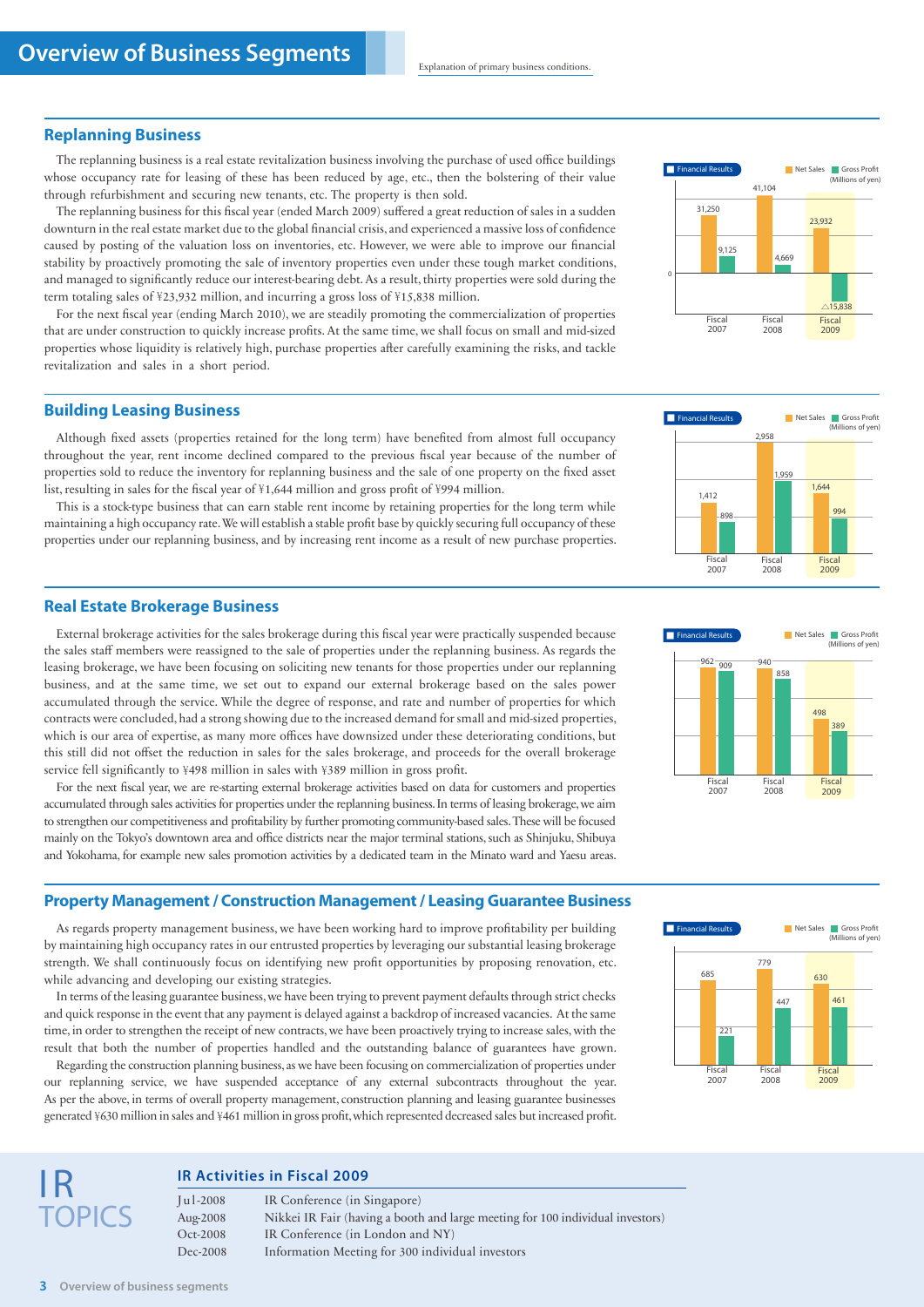### **Consolidated Balance Sheets (Summary)**

| <b>Account title</b>                    | As of March 31, 2008 | As of March 31, 2009 |
|-----------------------------------------|----------------------|----------------------|
| (Millions of yen)                       |                      |                      |
| <b>Current Assets</b>                   | 52,960               | 23,836               |
| Cash and bank deposits                  | 5.222                | 3,994                |
| Inventories                             | 45,404               | 19,575               |
| Other current assets                    | 2,333                | 266                  |
| <b>Fixed Assets</b>                     | 4,355                | 3,643                |
| Property and Equipment                  | 2,440                | 1,690                |
| Intangible Fixed Assets                 | 73                   | 53                   |
| Investments and Other Assets            | 1,841                | 1,899                |
| <b>Total Assets</b>                     | 57,316               | 27,479               |
| <b>Current Liabilities</b>              | 24,428               | 4,975                |
| Short-term borrowings*                  | 21,176               | 4.028                |
| Income taxes payable                    | 1,490                | 14                   |
| Other current liabilities               | 1,762                | 931                  |
| Long-term Liabilities                   | 6,801                | 14,564               |
| Long-term debts and bonds               | 4,201                | 13,768               |
| Other long-term liabilities             | 2,600                | 795                  |
| <b>Total Liabilities</b>                | 31,230               | 19,539               |
| Shareholders' Equity                    | 26,047               | 7,884                |
| Others                                  | 37                   | 55                   |
| <b>Total Net Assets</b>                 | 26,085               | 7,939                |
| <b>Total Liabilities and Net Assets</b> | 57,316               | 27,479               |

### **Inventories**

Sales and valuation loss on inventories resulted in inventories falling by ¥25,829 million compared to the end of the previous fiscal year.

### **Interest-bearing debt**

Repayment of borrowings by selling properties resulted in interest-bearing debt falling by ¥7,579 million compared to the end of the previous fiscal year. In addition, shifting from short-term borrowings to long-term borrowings have extended financial stability.

\*short-term borrowings / total of short-term borrowings, Current portion of bonds, Current portion of long-term debts.

#### **Net Assets**

Posting a net loss of ¥17,666 million resulted in Net Assets falling by  $\frac{1}{2}$ 18,145 million compared to the end of the previous fiscal year. (Equity Ratio / 28.7%)

### **Consolidated Statements of Income (Summary)**

| Account title                                | Fiscal 2008<br>(April 1, 2007- | Fiscal 2009<br>(April 1, 2008- |
|----------------------------------------------|--------------------------------|--------------------------------|
| (Millions of yen)                            | March 31, 2008)                | March 31,2009)                 |
| <b>Net Sales</b>                             | 48,150                         | 26,870                         |
| Cost of Sales                                | 37,877                         | 40,752                         |
| Gross Profit (Loss)                          | 10,273                         | $\triangle$ 13,881             |
| Selling, General and Administrative Expenses | 3,312                          | 3,208                          |
| Operating Income (Loss)                      | 6,960                          | $\triangle$ 17,090             |
| Other Income                                 | 76                             | 43                             |
| Other Expenses                               | 690                            | 747                            |
| <b>Ordinary Income (Loss)</b>                | 6,346                          | $\triangle$ 17,794             |
| <b>Extraordinary Gains</b>                   | 17                             | 1,059                          |
| <b>Extraordinary Losses</b>                  | 11                             | 27                             |
| Income (Loss) before Income Taxes            | 6,352                          | $\triangle$ 16,763             |
| Income taxes-current and other               | 3,250                          | $\triangle$ 47                 |
| Income taxes-deferred                        | $\triangle$ 549                | 951                            |
| Net Income (Loss)                            | 3,650                          | $\triangle$ 17,666             |

### **Consolidated Statements of Cash Flows (Summary)**

| Account title<br>(Millions of yen)             | Fiscal 2008<br>(April 1, 2007-<br>March 31, 2008) | Fiscal 2009<br>(April 1, 2008-<br>March 31.2009) |
|------------------------------------------------|---------------------------------------------------|--------------------------------------------------|
| Cash Flows from Operating Activities           | $\triangle$ 4,955                                 | 5,483                                            |
| Cash Flows from Investing Activities           | $\triangle$ 388                                   | 1,515                                            |
| Cash Flows from Financing Activities           | $\Delta$ 36                                       | $\triangle$ 8,074                                |
| Increase (Decrease) Equivalents                | $\Delta$ 5.381                                    | $\triangle$ 1,075                                |
| Cash and Cash Equivalents at Beginning of Year | 10.169                                            | 4.787                                            |
| Cash and Cash Equivalents at End of Year       | 4.787                                             | 3.712                                            |

Income taxes-deferred of \951 million was recorded by allocating deferred tax assets of ¥1,290 million.







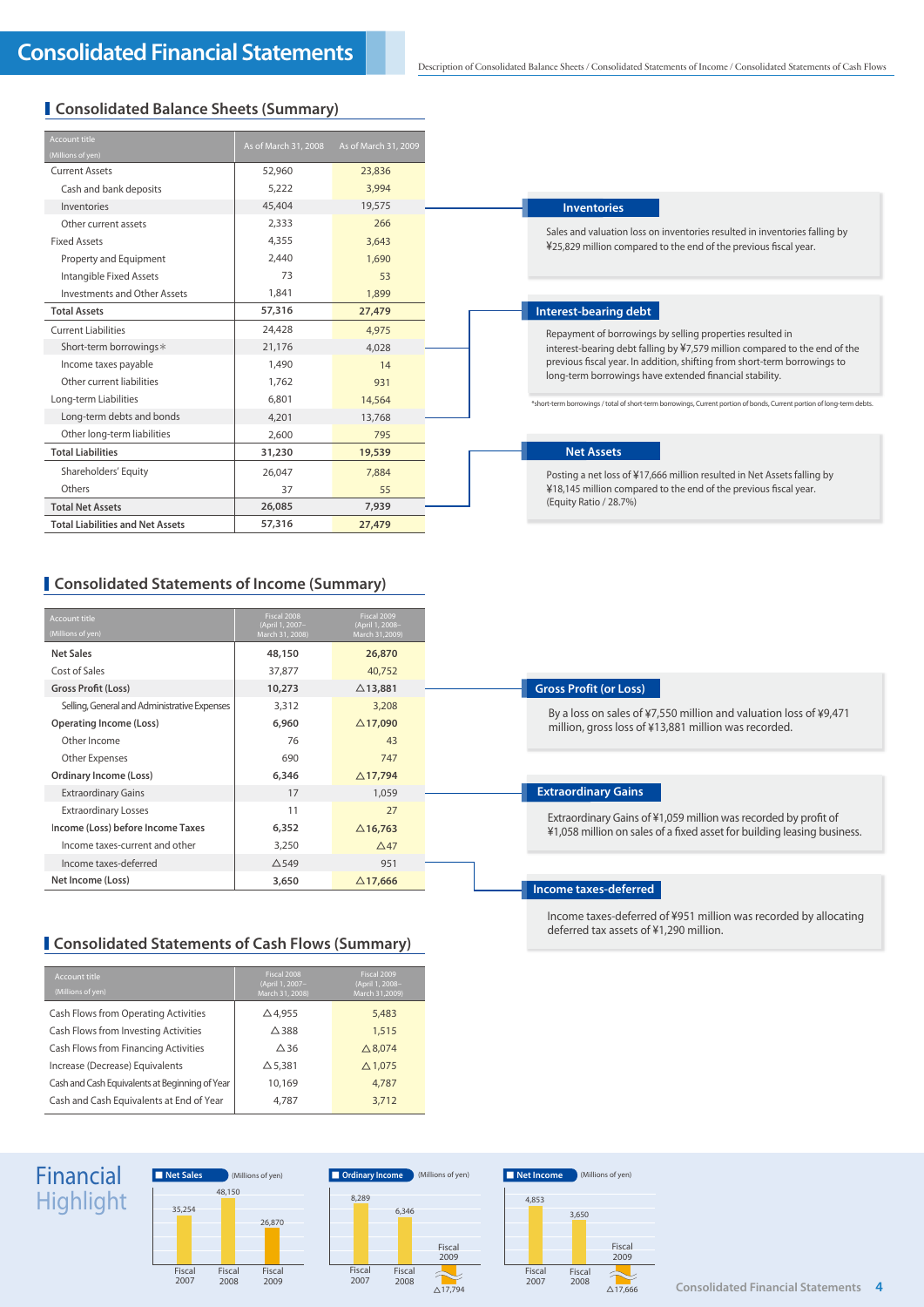## **FRONTIER EBISU**

### Office building that can feel "seasons" even in downtown of Tokyo Features a variety of useful ideas for protecting the environment and promotes energy conservation



| $\blacksquare$ Address | : Shibuya-ku, Tokyo |
|------------------------|---------------------|
| ■Use                   | $:$ office          |
| Renovated              | : November 2008     |

FRONTIER EBISU is an office building that features not only locational advantages of standing near Ebisu Station and along the Meiji-dori street, but also is in a peaceful environment with a quiet atmosphere. It employs wide, openable glass windows in three directions, relaxation rooms, a rooop garden with balcony and other facilities to realize a refreshing and comfortable office space. In addition, the building works to reduce energy consumption and CO2 emissions during operation by employing a variety of environmental measures that include use of an energy-conserving air conditioning system, and lighting as well as recycled products, greenery on a rooftop garden and solar panels.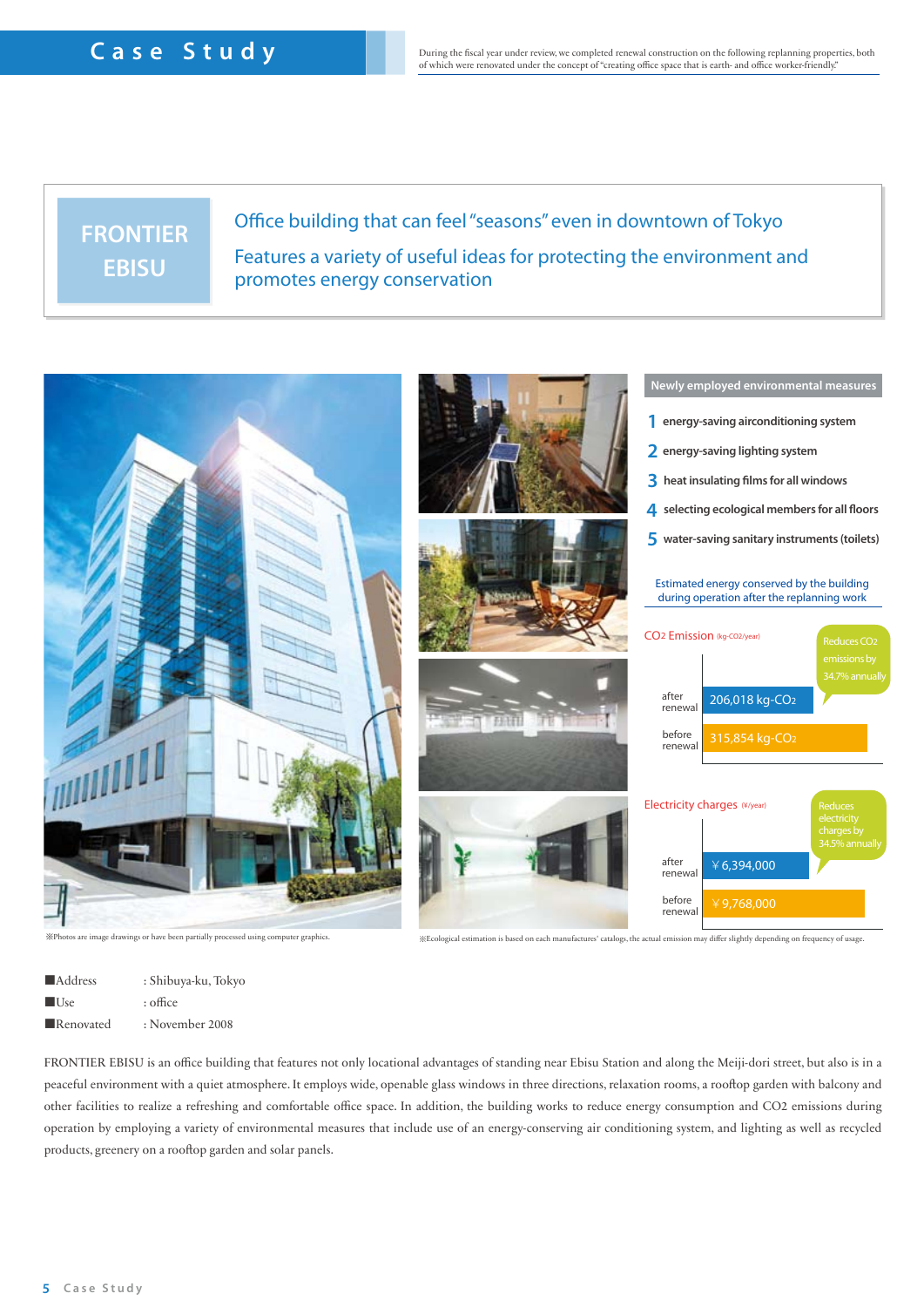### **AKIHABARA CROSSGATE**

### Office building in Akihabara - a district creatingnext - generation business Comfort from greenery harmonized with wood decks in a rooftop garden to provide a relaxation space



tos are image drawings or have been partially processed using computer graphics.



■Address : Chiyoda-ku, Tokyo

- ■Use : Office
- ■Renovated : March 2009

AKIHABARA CROSSGATE is an office building located close to Akihabara Station that boasts traffic access that is among the best in Tokyo. The building walls have been replaced with glass curtain walls (openable) that let light and fresh air into the office to create a comfortable space. The building also pursues convenience by placing an entrance that directly connects to the subway station, employing security systems using PASMO and SUICA cards (IC cards used for transportation and other purposes) and other measures. In addition, a garden full of greenery with wood decks and benches has been installed on the rooftop, providing a place of comfort as well as contributing to environmental preservation.